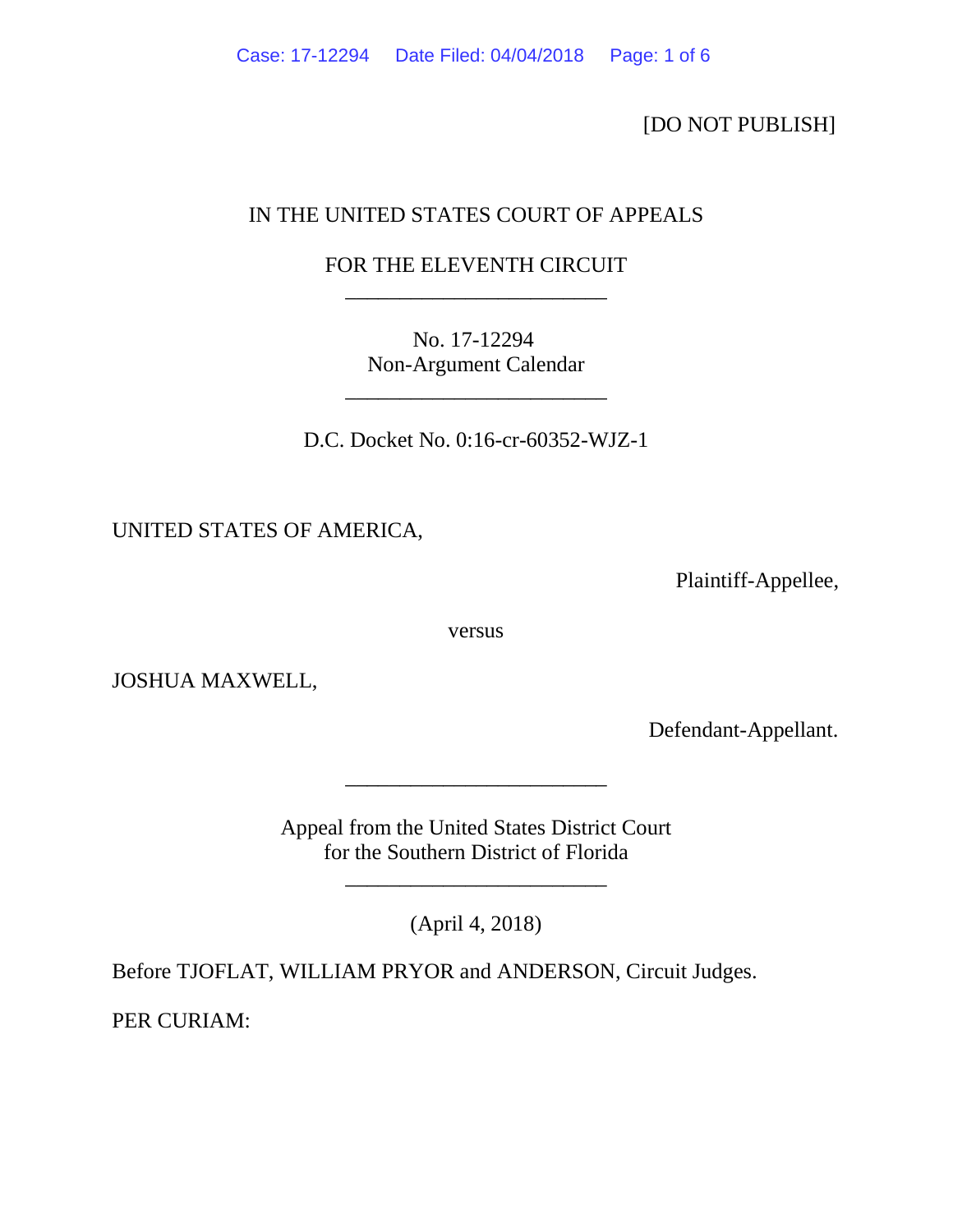Joshua Maxwell appeals his sentence for carjacking, in violation of 18 U.S.C. § 2119(1), which included special conditions of supervised release. On appeal, Maxwell argues that the District Court abused its discretion in imposing special conditions of supervised release requiring him to participate in a sexoffender treatment program and preventing him from having unsupervised contact with minors, contact with minors in employment, and involvement in youth organizations, because the conditions are not reasonably related to the instant offense and involve a greater deprivation of liberty than is reasonably necessary to deter criminal activity, protect the public, and promote rehabilitation.

We review the imposition of special conditions of supervised release for abuse of discretion. *United States v. Moran*, 573 F.3d 1132, 1137 (11th Cir. 2009). We will reverse only if we have a definite and firm conviction that the district court committed a clear error of judgment in its conclusion. *Id.*

A court may impose a special condition of supervised release to the extent that the condition: (1) is reasonably related to the nature and circumstances of the offense, the history and characteristics of the defendant, the need for adequate deterrence, the need to protect the public, and the need to provide the defendant with needed training, medical care, or correctional treatment in an effective manner; (2) involves no greater deprivation of liberty than is reasonably necessary to accomplish the goals of deterrence, protecting the public, and rehabilitation; and

2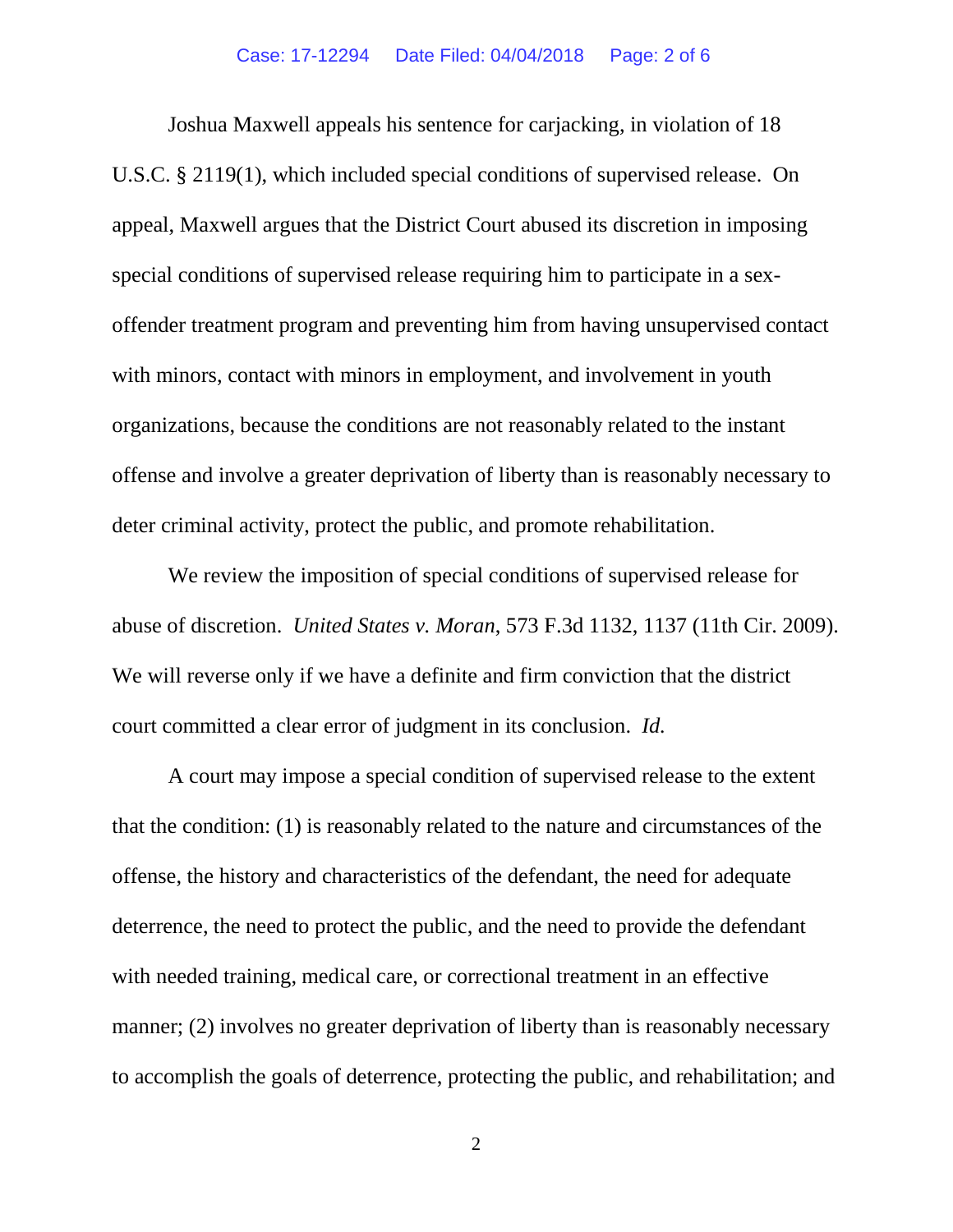(3) is consistent with any pertinent policy statements issued by the Sentencing Commission. 18 U.S.C. §§ 3583(d), 3553(a)(1), (a)(2)(B)–(D). It is not necessary for a special condition to be supported by each factor enumerated in § 3553(a). *Moran*, 573 F.3d at 1139. Rather, each is an independent consideration to be weighed. *Id.*

We conclude that the District Court did not abuse its discretion in imposing these special conditions on Maxwell's release. During sentencing the Court heard testimony that Maxwell had received less than two years of psychological treatment prior to his carjacking offense, and that he failed to report his sex-related convictions to the psychologist during his treatment. Thus, although Maxwell's sex-related convictions were a decade old at the time of his sentencing for carjacking, he never received psychological treatment related to his sexual misconduct with a minor. Hence, the District Court had a reasonable basis upon which to conclude that psychological examination and treatment related to that offense was appropriate, and that the related restrictions on interacting with minors were justified.<sup>[1](#page-2-0)</sup> We therefore conclude that the District Court's decision was reasonably related to Maxwell's history and characteristics, the need to protect the

<span id="page-2-0"></span> $1$  We acknowledge, as did the Government at sentencing, that neither the parties nor the Court had enough information to know whether Maxwell's mental state at the time of sentencing warranted imposition of the restrictions imposed by the Court. Perhaps the wiser course of action would have been to first order a mental examination and then to impose special conditions afterwards if necessary. But in light of our case law and our deference to the District Court's discretion, we are not left with the definite and firm conviction that the Court committed a clear error of judgment in imposing those conditions. *See Moran*, 573 F.3d at 1137.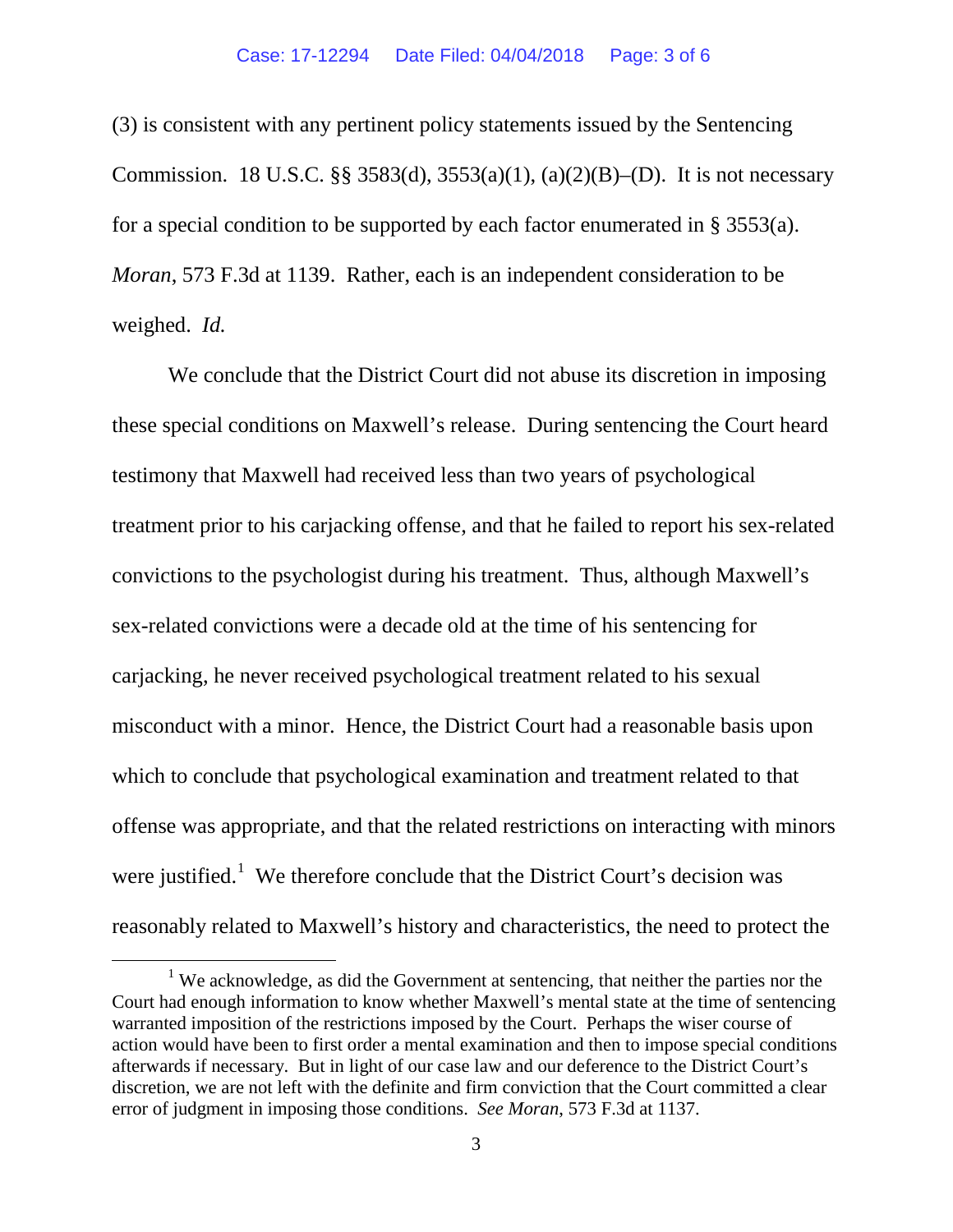public, and the need to provide Maxwell with needed medical care and correctional treatment. 18 U.S.C. §§ 3583(d), 3553(a)(1), (a)(2)(B)–(D).

These restrictions were not greater than was reasonably necessary to effectuate those goals. Maxwell's prior convictions stemmed from sodomizing a child under the age of twelve on more than one occasion. Limiting Maxwell's contact with minors and simultaneously requiring him to undergo sex-offender treatment are not disproportionate measures in light of the heinous nature of Maxwell's prior conduct. Nor are the restrictions necessarily absolute: Maxwell can still interact with minors under supervision and he may seek permission from the U.S. Probation Office if he wishes to make unsupervised contact with minors. Finally, Maxwell's treatment requirement is not necessarily indefinite, as he will be required to undergo follow-up treatment only if his care provider determines that additional treatment is necessary.

Our conclusion is buttressed by this Court's previous decision in *Moran*. In *Moran*, we upheld special supervised-release conditions related to potential sexual misconduct, rejecting the argument that the conditions were inappropriate because there was no reasonable relationship between the conditions and the defendant's instant conviction for being a felon in possession of a firearm. *Moran*, 573 F.3d at 1134–35. Ten years before his felon-in-possession conviction, Moran had been convicted for a lewd and lascivious act on a child under 16 and sexual assault and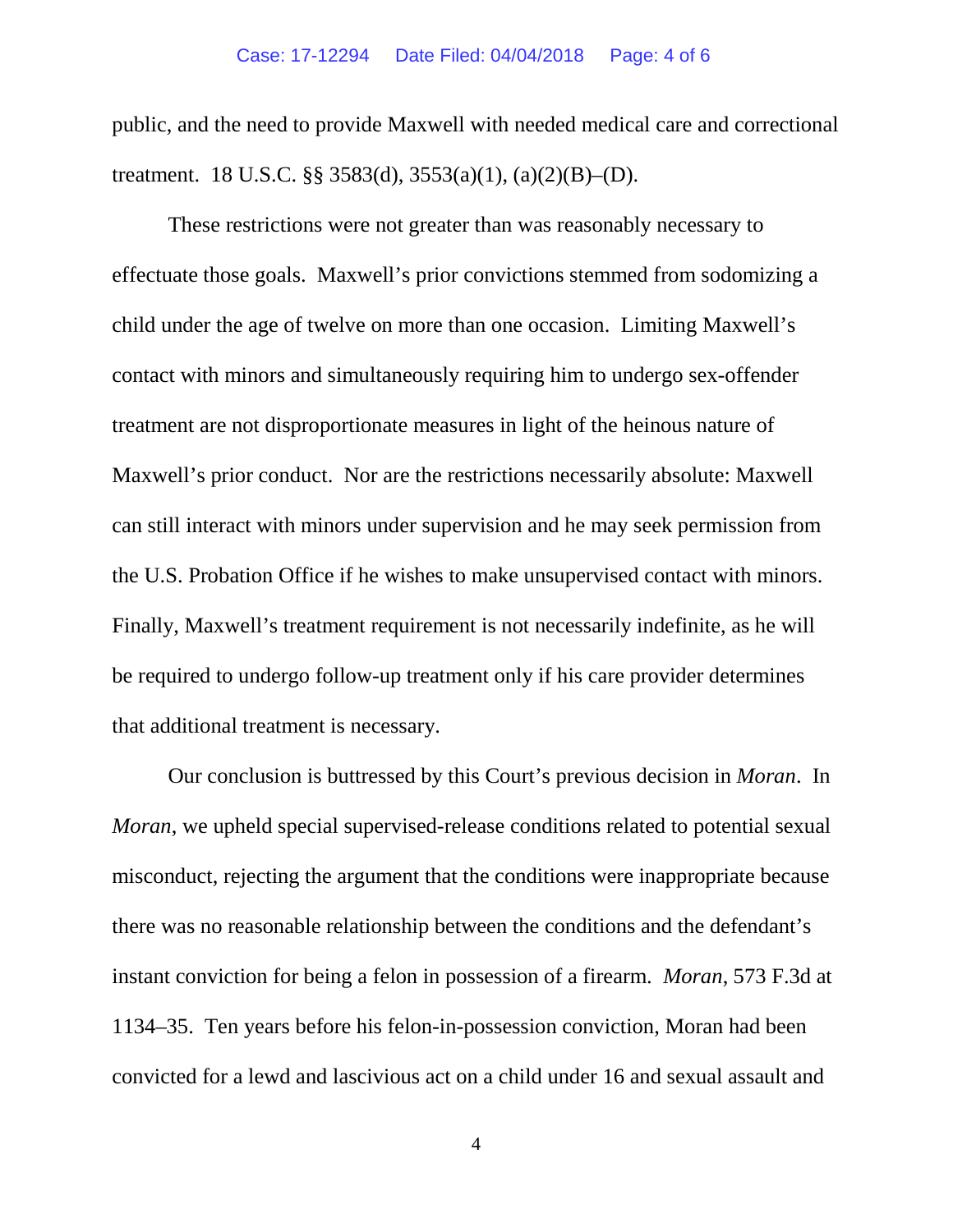had been arrested three times for sexual crimes against his wife and child. *Id.* at 1135–36. Moran was also living with his girlfriend and her minor daughter after failing to register as a sex offender under state law. *Id.* at 1135. Accordingly, the District Court imposed special conditions of supervised release, requiring that Moran, among other things, participate in a sex-offender mental-health program and refrain from contact with minors without probation-office approval. *Id.* at 1136.

We held that the District Court had properly imposed these special conditions. *Id.* at 1139–41. We concluded that the Court did not abuse its discretion in ordering the defendant to participate in a sex-offender mental-health program because the defendant was a convicted sex offender, had a documented history of sex-related offenses, and treatment could assist him in avoiding similar future misconduct, which would protect the public. *Id.* at 1139. We rejected the argument that ten-year-old sex-crime convictions were too remote in time to be relevant and noted that the defendant was discovered in a household containing a minor female after failing to register as sex offender under state law. *Id.* Applying plain-error review, we further concluded that the defendant's previous incidents involving minor victims justified a special condition prohibiting direct contact with minors, since it promoted rehabilitation and protected the public. *Id.* at 1140.